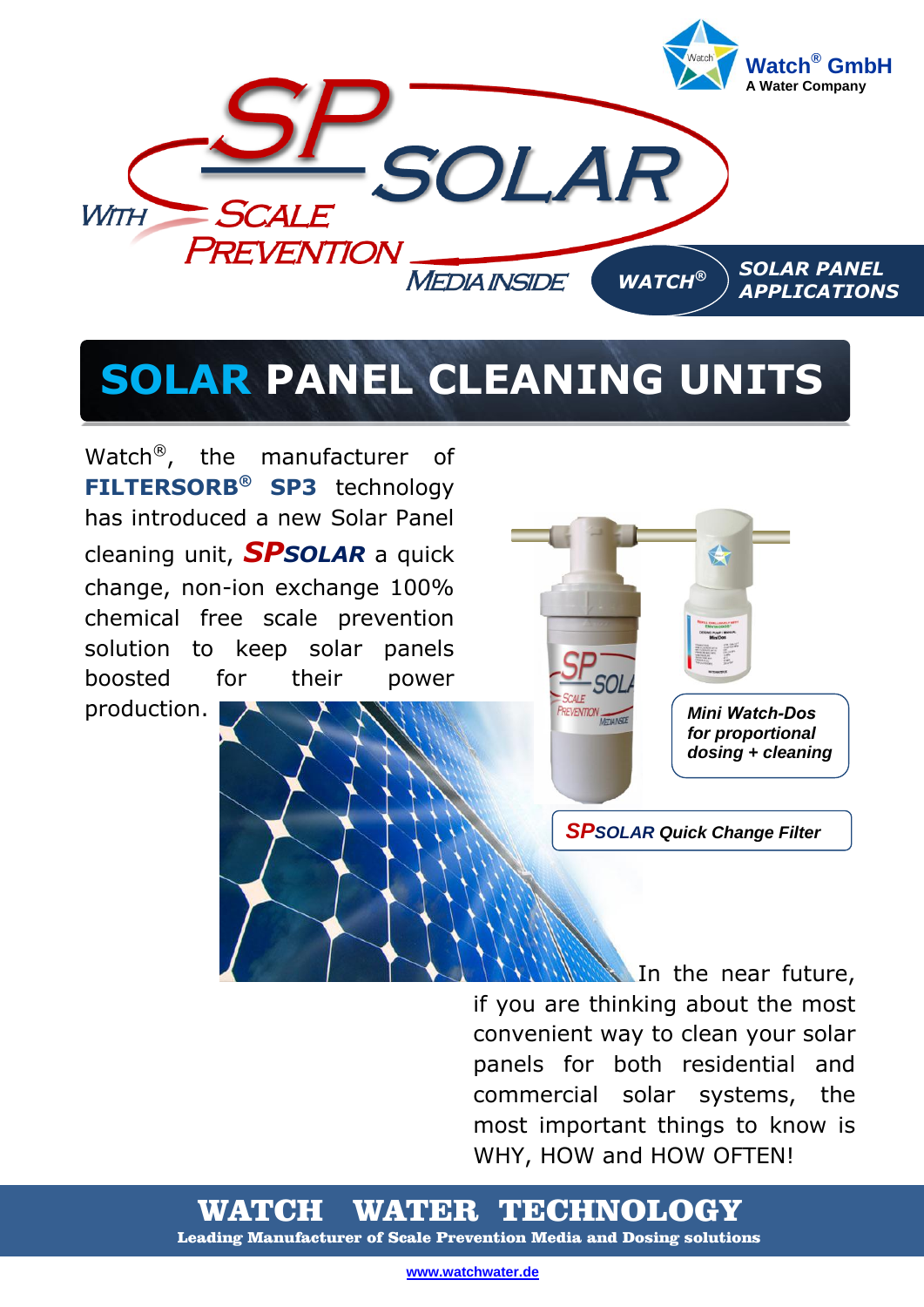

Just a simple *SPSOLAR* Quick Change filter for all your solar panels. The treated water can get them clean enough to improve efficiency by minimum 40%. If cleaning the Solar Panels require more than clean water (like for bird droppings and other hard stuff) you have to add **Mini Watch-Dos** System and a green cleaning liquid, type **INSTANT ISOFT® SOLAR**  *(in short I-SOLAR)*. **Mini Watch-Dos** may be the best dosing system, available in solar panel maintenance industry. **I-SOLAR** detergent will not damage aluminum. All other domestic detergents will damage the panel frames and clamps. **I-SOLAR** is consist of **100% biodegradable** cleaning products, that are safe for all solar panels and environment.

*SPSOLAR* dealing with hard water stains is the most advanced and latest environment-friendly quick change cleaning technology, which ensures perfect cleaning results and scratch free crystal clear panels. Cleaning with more than 90% high purity water from *SPSOLAR*, the equipments do not need any detergents and this is the reason panels washed with *SPSOLAR* will stay clean for 10x longer period of time than the systems available in the market.

*SPSOLAR* is innovation, simple, powered by water pressure and almost no maintenance. It consists of three parts Head, Bracket and an Unique Carbon block cartridge with SP3 media inside. Quick is a product like "LEGO" 1-2-3 and ready!

Watch® knows and "we think we have the best residential solar panel cleaning solution" which works here, there and everywhere. It's clean-easy and Quick. *SPSOLAR* is solar panels' best friend forever.



**The complete environment-friendly cleaning solution for solar panels in residential applications (0.1 - 0.5 m<sup>3</sup> /h).**

### *Benefits of SPSOLAR Quick Change*

- **Can be installed on each solar block** individually.
- **•** Very fast installation on spray nozzles.
- No Salt, No Chemicals, No Waste water.
- 2 minutes or less time required to change without any kind of valves.
- Lowest cost of cleaning without any expensive service company.
- Availability of water 24 hours a day!

# DIRT IS A BIG NUISENSE WE

WATCH WATER TECHNOLOGY

Leading Manufacturer of Scale Prevention Media and Dosing solutions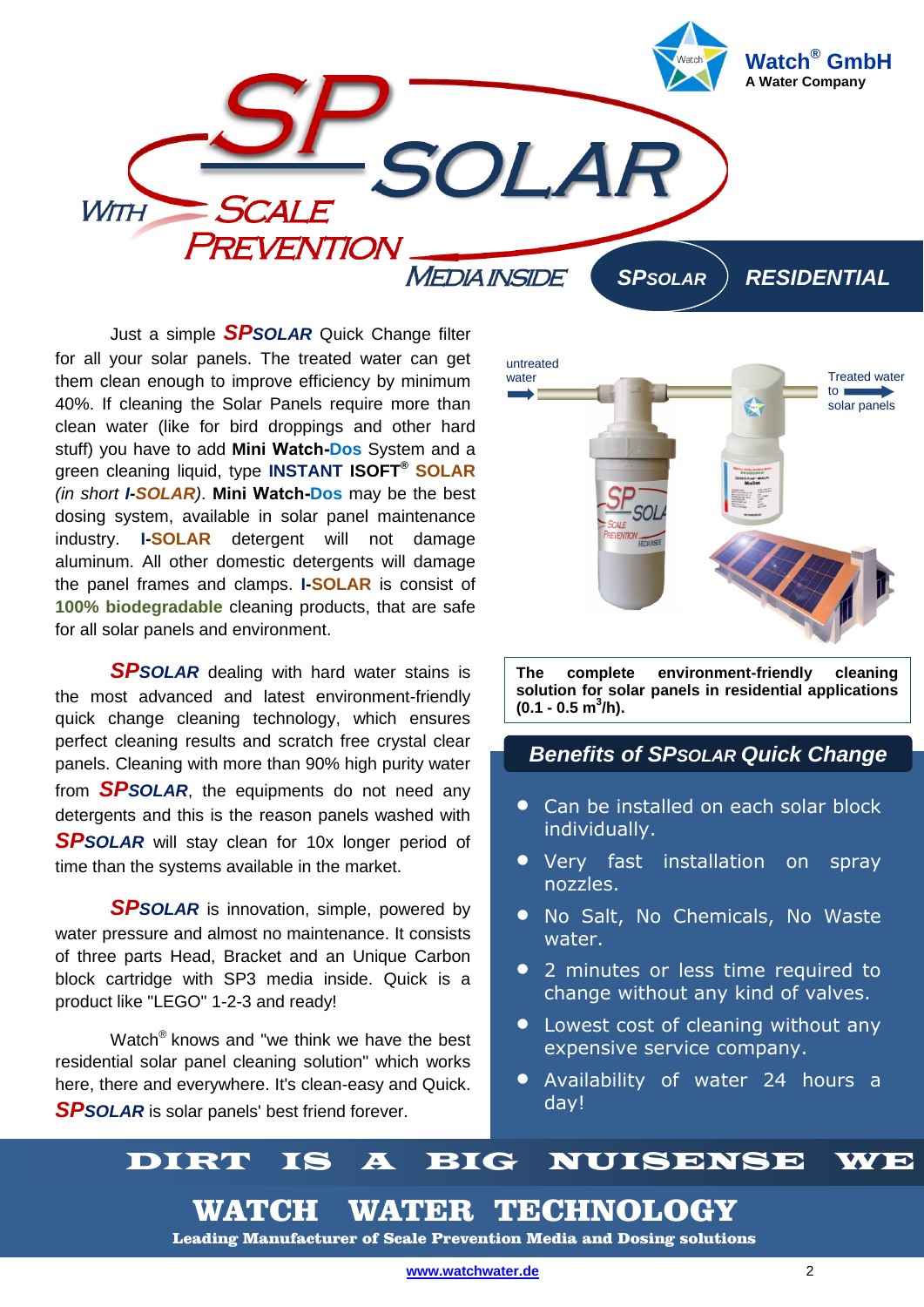

### *World Market for SPSOLAR*

According to the case studies, the whole world is making tremendous strides in moving away from dependence of oil to make sustainable energy. Sunshine is free & hence the cheap way of making energy. The world demand intends to invest 1200 billion USD into the solar energy over next 10 years. 30 percent of all energy will be produced from the sun, which would be a significant increase from the almost 5% generated in 2012.

There is only one tiny problem to against this. Solar panels get dirty very quickly. Dirt can cover a panel with residue in less than few days, reducing the efficiency by up to 30 to 40 percent. If the panels are not cleaned regularly, they become less of a clean way to produce energy and more of a service of non-reflective surfaces.

However Watch® Water Germany, has found an inexpensive answer. *SPSOLAR* is a "NON-ION EXCHANGE Cleaning unit" that has been developed for solar panel cleaning without polluting the environments. "*Basically it can clean solar panels without chemicals. It is a brand new solar panel solution to a brand new problem.*"



### *The Water Supply*

Some locations where the solar panels are mounted will only have tap water and others may require water to be transported on site.

**Please note** that solar panels does not need spot free water and you don't have to invest in DI units (very low capacity cartridges). To get the solar panels neat and clean a good quality carbon block with absolute 0.2 µm filtration and SP3 water has maximum advantages if you are cleaning the panels. SP3 units can be used directly with tap pressure or it can be used to fill a water tank that you need to carry to the site.

*Please visit [www.watchwater.de](http://www.watchwater.de/) for more information*

# CALL IT "Material in the wrong place"

WATCH WATER TECHNOLOGY

Leading Manufacturer of Scale Prevention Media and Dosing solutions